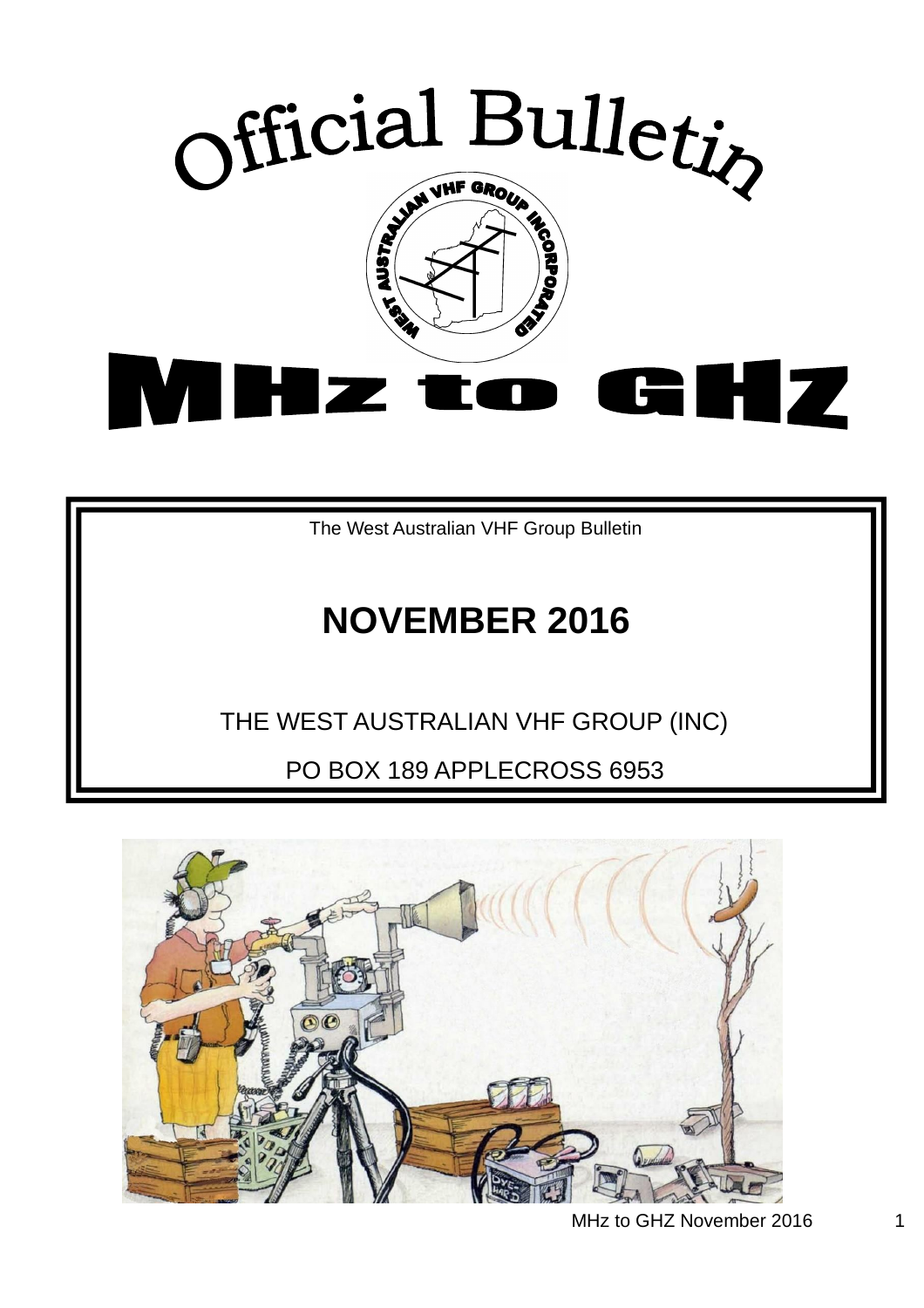#### **Contents**

- **1. Editors comment.**
- **2. From the President's desk Terry VK6ZLT.**
- **3. Report by the Vice President Denis VK6AKR.**
- **4. DMR. What's it all mean**
- **5. Web sites for Digital DIY Education for Amateur**
- **6. Yaesu Fusion Repeaters (by Will VK6UU)**
- **7. Fusion Data Reference**
- **8. Satellite dish web sites**
- **9. Contact index**

#### **1. Editor's Comments**

As most amateur radio operators know that the progress in electronics is amazing and the digital communications is expanding at a very fast rate. Typically the increase in digital voice, digital weak signal comms is a reality. Behind most of these systems is either a trustee PC or a microprocessor. Small powerful microprocessors such Raspberry Pie or Arduino units are readily available from electronic stockists. Check out the websites listed in **section 5**. There are wide range tools & accessories combined with the intellect and know how the amount of AR community is ever increasing. In the coming months a number of microprocessor projects is be considered for members. As a reader do you have suggestions or a project that club members would appreciate building? More submissions from members would be appreciated. There is only 4 months to go before next edition of the magazine.

## **2. From the President's Desk Terry VK6ZLT**

Would members consider submitting proposals as to what they consider would be a suitable activity for the benefit of all members? Having been an activity officer for the club since 2003 (I think) there are times when ideas of mine are not exactly what members are looking for, so come on how about some suggestions that would be appropriate for members to engage in or even demonstrate yourself some equipment you have. With 2017 looming on the horizon how about a concerted effort be made to expand each members to expand their knowledge, equipment and frequency use into the microwave regions.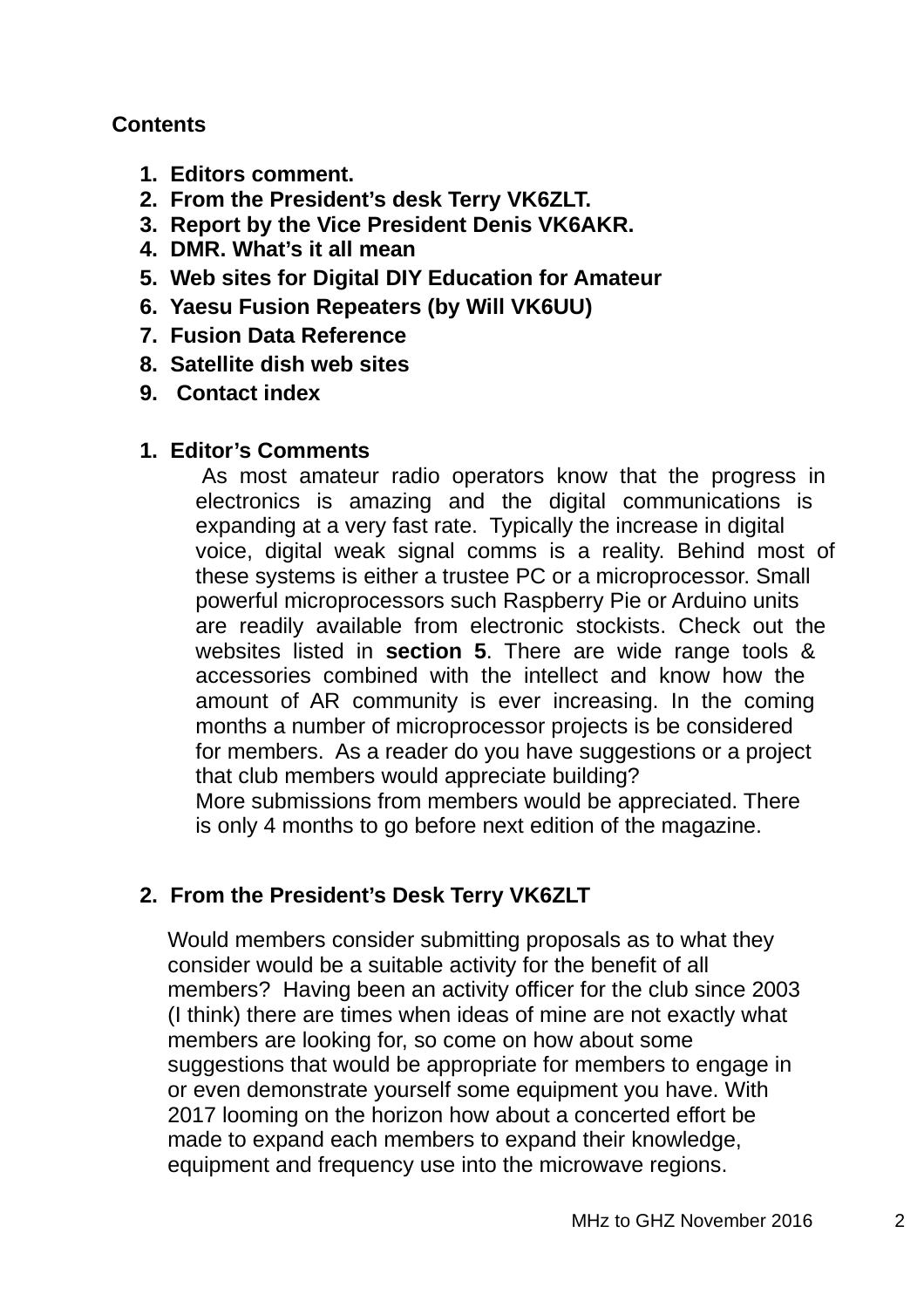Another facet which has been slowly deteriorating is that of radio propagation beacons run by the club.

Esperance VK6REP site loss

Bunbury VK6RBU Site loss

Augusta VK6RSW site loss

Mt Barker VK6RST pending GPS upgrade

Perth Wireless Hill VK6RSP Operational

Dampier VK6RSX operational

Perth VK6RPH operational ( in doubt)

#### **3. Report by Denis VK6AKR Vice President WA VHF GROUP.**

On 5<sup>th</sup> November a club Saturday's Activity Day at Wireless Hill. The main feature of that session was a demonstration and explanation of DMR – Digital Mobile Radio. A good turn-out, thanks, with around 20 members / visitors able to come along. A good networking session was had prior to "the main event…"

Allan VK6MST presented a comprehensive PowerPoint show, whiteboard illustrations and demonstrations of some practical features of DMR such as radio wake-up, background messaging and on-screen callsign identification. In addition to that and because the infrastructure is internet / server based, his iPad device showed statistics of the calls he had made and received, as well as traffic throughout the world of DMR. He explained the topic of talk groups and other jargon associated with DMR in an approachable manner – knowledge that would have been very helpful during Jota, where Steve VK6VHZ had kindly loaned us a DMR radio. An amazing thing (to me at least) is that Allan claims relatively short experience with DMR but has obviously climbed a steep learning curve in style. Thanks to for the comments by Alastair VK6KIF during Allan's presentation.

There is a growing community of Amateurs in Western Australia involved in DMR. A standard or advanced call is necessary for operation. Following Allan's part of the presentation, and intermission, Steve VK6VHZ then gave us a walk-through of his DMR collection and explained the mix-and-match approach that could be used to achieve interoperability between units, with attendant economies of scale. A common battery charger, or microphone, or mounting bracket for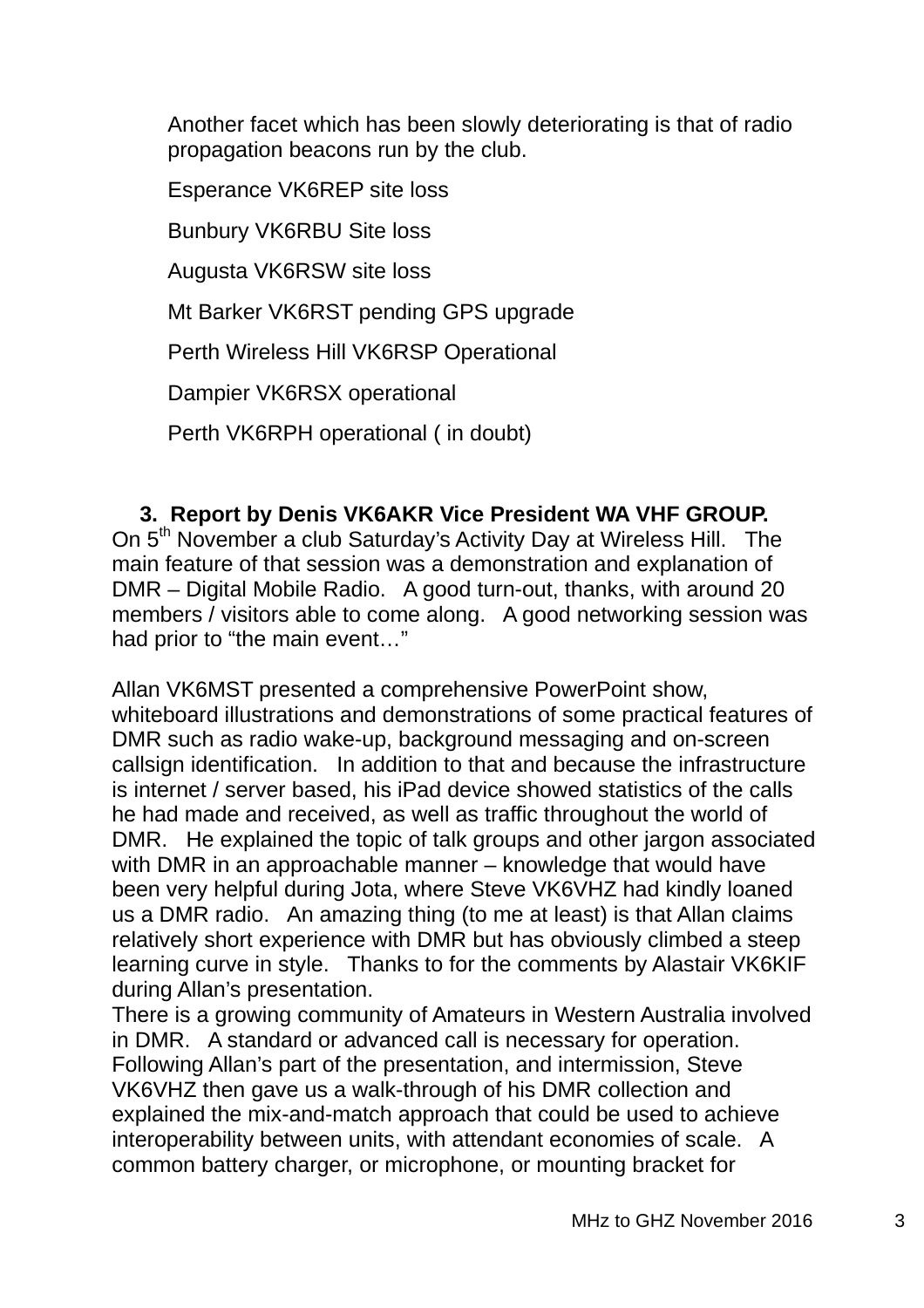example could be used across a range of devices. Steve has clearly spent a considerable amount of time carefully researching the devices on the market and would be our go-to person for advice on DMR acquisition and use, I suggest. Other Group member such as Peter VK6FROG / VK6PCC is a keen user of DMR with a hand-held. Steve mentioned software that can be used in conjunction with a radio and sound card to decode the DMR streams but there is no comparable codec to use for transmission.

Thanks to Allan VK6MSTand Steve VK6VHZ for a job well done. We are grateful to Steve for his kind donation of a DMR radio - used already at JOTA – and with the added knowledge will be used in other events and contests. Museums on the Air for instance, if the organizers agree to that modality.

During the intermission for refreshments, Steve VK6BBM and others attempted to use Roger VK6FRAN's QHA antenna for a satellite QSO. Unfortunately conditions prevented that but it gave us a chance to practice efficient set-up and tear-down of the antenna and TS-2000 interconnections. Perhaps we should invest in a couple of decent (30+ M) lengths of RG and connectors to make this setup even more time efficient until we can settle on operating parameters and have it permanently mounted on the shack roof or tower.

On behalf of the Group a big thankyou to all members for participating in Activity Days – they have proven a great networking medium and long may they continue to be a well-supported part of our organization.

#### **4 DMR Radio Source**

http://www.dmr-

marc.net/media/Amateur\_Radio\_Guide\_to\_DMR\_Rev\_I\_20150510.pdf

What is DMR

http://www.taitradioacademy.com/topic/what-is-dmr/

Australian DMR

http://www.vkdmr.info/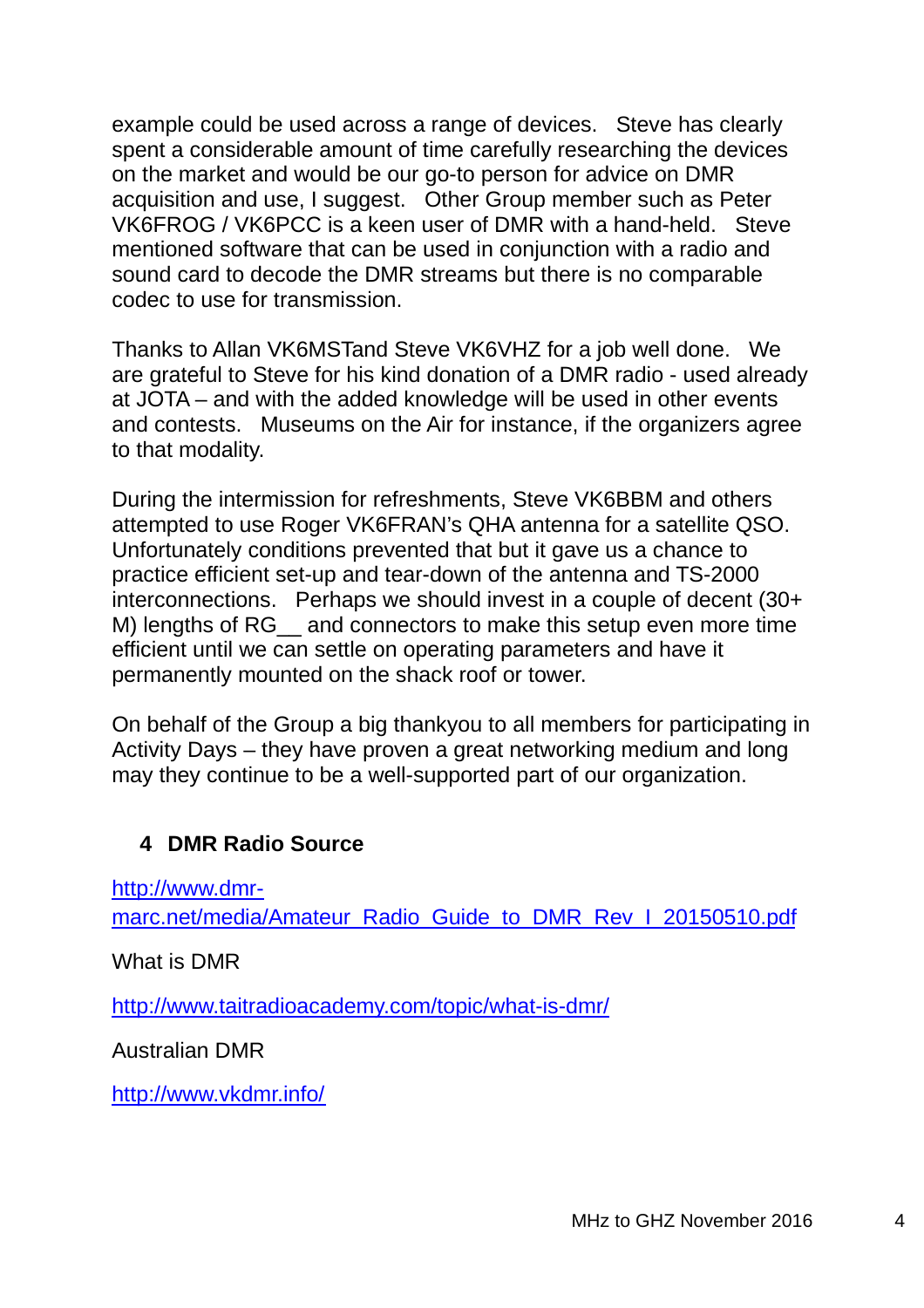## **5. Web sites for Digital DIY Education for Amateur.**

DDS sig gen 1 Hz to 60MHz.

http://www.vk5tm.com/homebrew/dds/dds.php

VHF/UHF Sig Generator

http://www.dxzone.com/catalog/Technical\_Reference/Test\_Equipment/S ignal Generator/

Arduino based Antenna analyser

http://www.dxzone.com/catalog/Technical\_Reference/Vector\_Network\_A nalyzer/

http://www.dxzone.com/catalog/Technical\_Reference/Arduino/ **Selection** 

## *6. The Fusion Radio Repeater System by Will VK6UU*

Yaesu introduced Fusion about 3 years ago, a digital mode that offers a lot of flexibility in its various functions. There are two digital bandwidths available, wide and narrow. The occupied RF bandwidth is the same in digital narrow and digital wide, and is the same as 5Hz deviation FM, 16 KHz. In digital narrow the audio occupies half the bandwidth, the other half contains other information, such as distance between operating stations. This is printed on the screen along with the station you are in contact with. Users often configure their radio to show their callsign and name. This is most useful when mobile, a glance at the screen reminds you of the identity of stations, you don't have to rely on memory. Digital wide occupies most of the RF bandwidth and distance information is not available, but callsigns are. There is also forward error correction improving dropout when the signal becomes

weaker.

The digital information is modulated onto 4 FM carriers. Fusion is actually FM but with 4 carriers, the digital information distributed across the 4 carriers. It has the designation of C4FM. Carriers 4, FM modulation.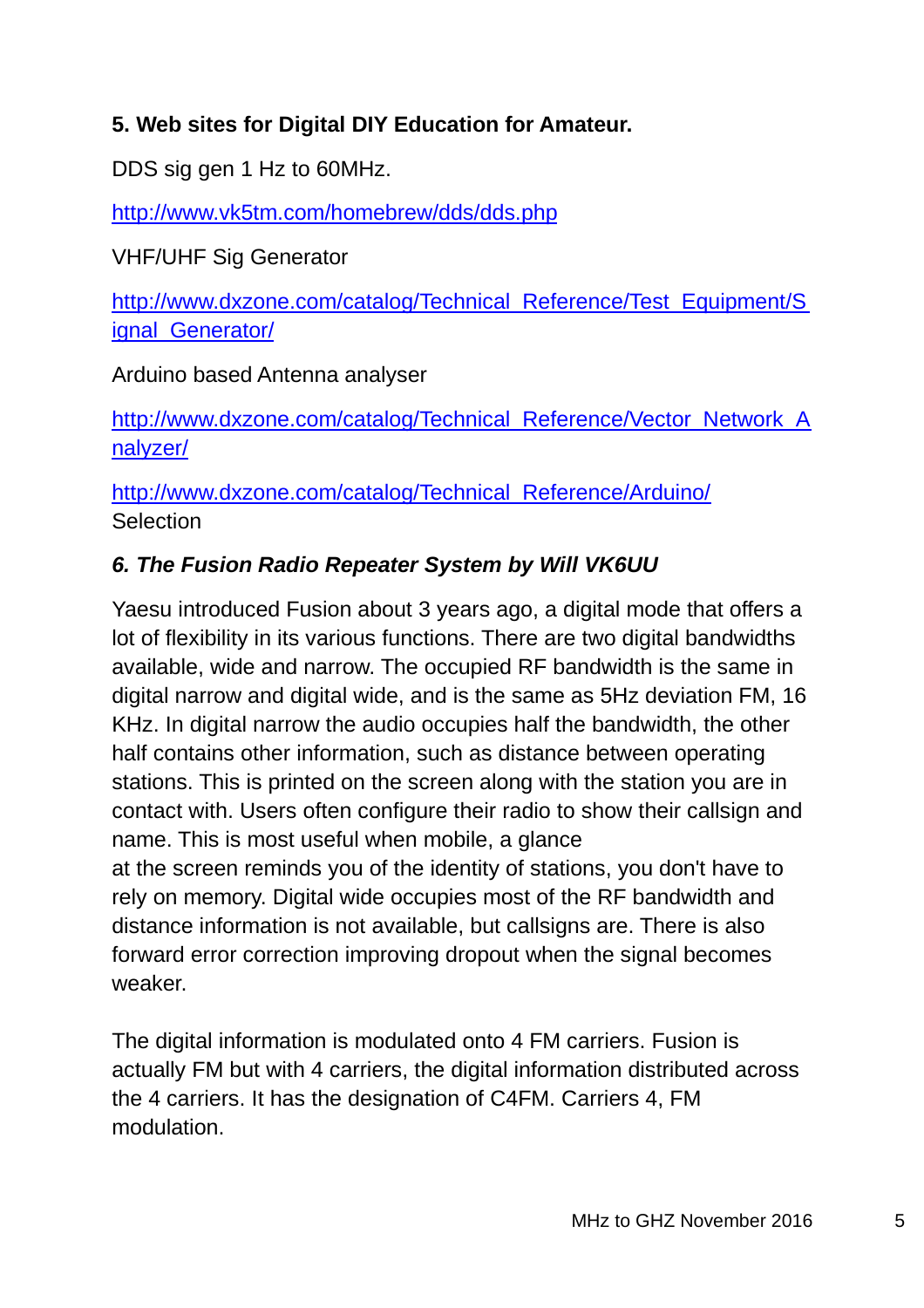The Fusion system also has a built in *GPS receiver and this* allows for the distance between stations to be displayed. When working through a Fusion repeater the distance is between the stations in QSO and not the distance to the repeater. If you use the radio inside and don't have GPS satellite access then the radio can be manually configured to the radios location.

Fusion repeaters are very flexible. They can be fixed FM only, fixed digital only or automatic mode selection (AMS) where the repeater switch automatically to whatever mode it is receiving and transmits that mode. Along with this the repeater can be configured to cross mode, for example, an incoming digital signal can be converted to FM and visa versa. C4FM when heard on an FM only receiver sounds like noise and does open the squelch. If the Fusion repeater is encoded with a CTCSS tone then FM only users can set their receiver on CTCSS decode and the C4FM transmission is not heard.

There are many features with Fusion, such as the ability to send digital files, photographs and APRS. The receiver displays a variety of direction information, including height.

Also there is the WIRES system that allows Fusion systems to interconnect Worldwide. Users can select rooms which are different areas of activity. For example there is one called AUS-REPEATER-NET which anyone can join and monitor activity in that room. By its name it indicates there is likely to be mainly Australian amateurs logged into that room. You can see how many are logged in as a number is displayed. You don't have to log in to a room, you can just monitor by being on the repeater's frequency. However, if you are logged in, call signs can be searched for of the amateurs logged in. There is way too much to describe in a short article like this in regards to WIRES.

So how is Yaesu Fusion in practice? Better than D-Star,in voice quality and drop out when you are mobile. C4FM recovers far quicker in a mobile situation than D-Star and with less R2D2 digital artefacts. It compares well in weak mobile signal areas and can outperform FM while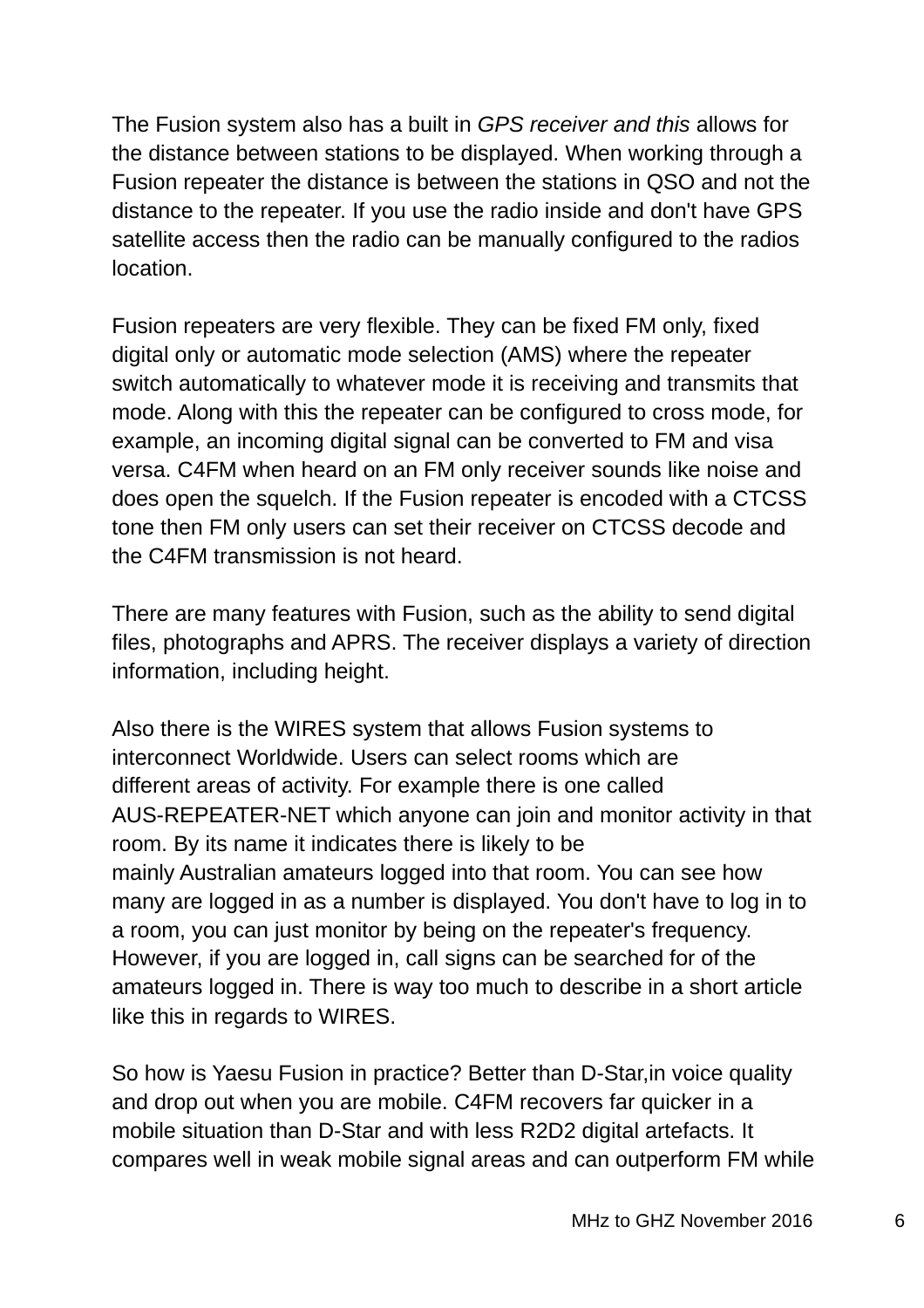mobile. Cannot comment how it compares to DMR.

A personal observation. With so many emerging new technologies and so many options for amateurs today it could result in less activity! The reason, many of these new modes are locked to that mode, and as such can only talk to amateurs with that mode. If we all used SSB only then everyone could talk to everyone and as a result more activity.....? **Will - VK6UU**

**7. Fusion Data Reference** 

**https://www.yaesu.com/pdf/System\_Fusion\_Text.pdf**

**https://www.youtube.com/watch?v=upHvshoVvyE**

**http://www.trinityos.com/HAM/Yaesu-System-Fusion/Yaesufusion-and-c4fm-v7.pdf**

**http://www.mikemyers.me/blog/2016/2/19/d-star-dmr-fusionwhich-is-right-for-you**

**https://systemfusion.yaesu.com/what-is-system-fusion/**

### **8.For those interested in using those Off Set Feed satellite dishes check out the following:……**

Off set dish calculator-1

http://www.satellite-calculations.com/Satellite/Offsetreflector.htm

Off set dish calculator-2

http://www.electronicecircuits.com/electronic-software/parabolacalculator-for-satellite-dish-antenna-design

Beam Width calculator

http://www.tracking-antenna.de/antennas/beam-width-calculator/

Parabolic calculator

http://www.rfwireless-world.com/calculators/parabolic-dish-antennacalculator.html

On line calculator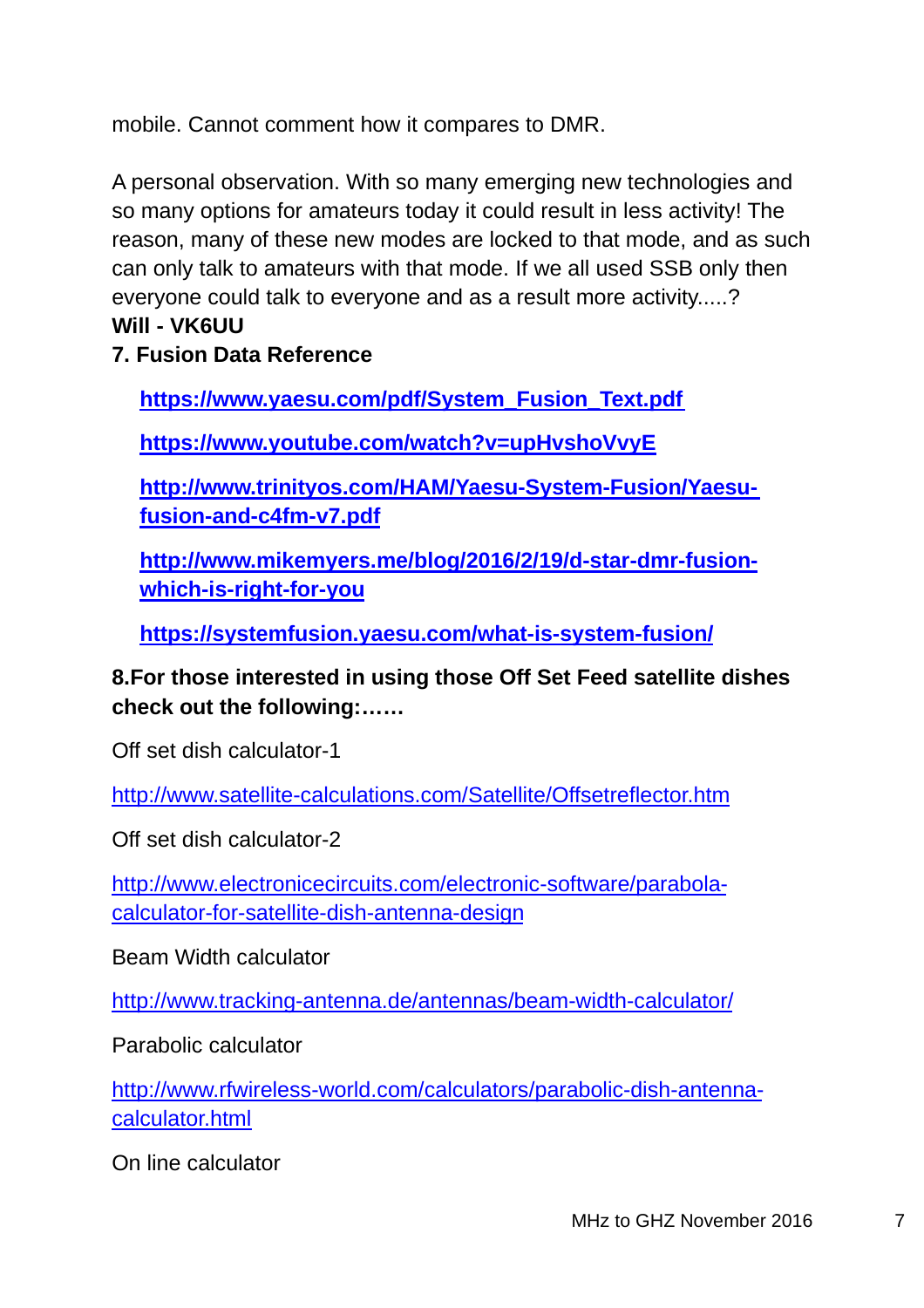http://educypedia.karadimov.info/electronics/electroniccalculatorsatellite. htm

Super 3G antenna

http://whirlpool.net.au/wiki/nextg\_3g\_satellite\_dish\_antenna

General antenna formula

http://user.engineering.uiowa.edu/~ece195/2006/docs/AntennaFormulas .pdf

Off set & asymmetrical antenna

https://www.youtube.com/watch?v=pNg82yZZjqw

W1GHZ Microwave Antenna Handbook

http://www.w1ghz.org/

I suppose you didn't think there was so much out there